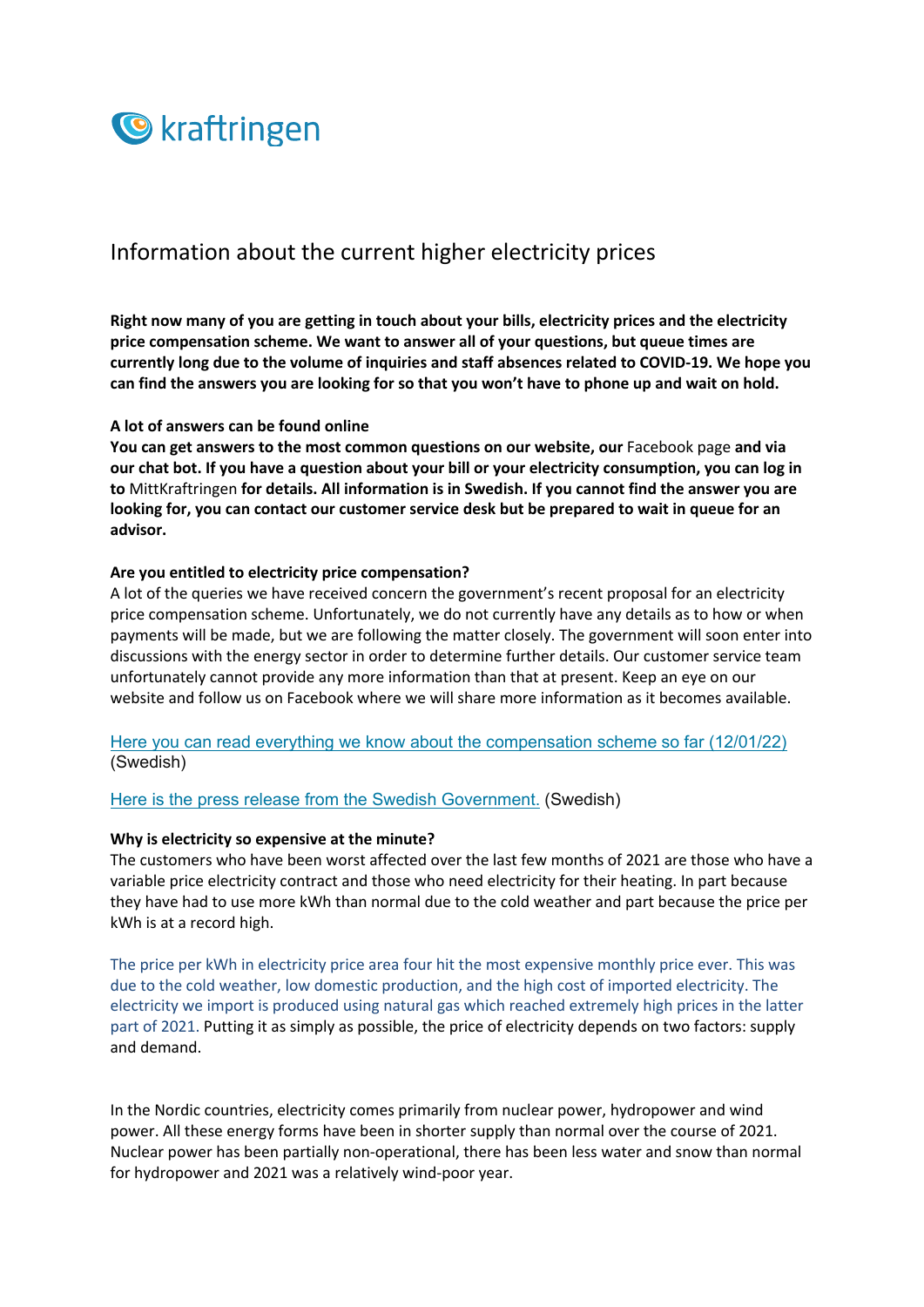When we cannot produce enough electricity domestically, then we sometimes need to import electricity from places where the price is more dependent on the cost of raw materials. 2021 was an exceptional year in this regard, especially as concerns the price of natural gas. This went up by several hundred percent in 2021 and was exceptionally high in the first half of December when temperatures got very cold all-over northern Europe.

# **Why are there different prices for different electricity areas?**

Those of us who live down in southern Sweden have had a tougher burden to shoulder in terms of energy prices ever since 2011 when different electricity price areas were first brought in. We have high electricity consumption but little local production. We are completely dependent on electricity from northern Sweden and when there is not enough to go around, then it is us who have to pay to import electricity. The reason for introducing different electricity price areas was to make it more attractive to produce more electricity in southern Sweden, but this has not happened to the extent that was hoped.

# **What can Kraftringen do about the price?**

Not very much, unfortunately. Kraftringen buys in all the electricity which our customers use on the Nordic power exchange Nordpool. We produce a little electricity of our own in Örtofta, but we are far from being self-sufficient. This means that we buy electricity from the same exchange as all other electricity suppliers.

As a local energy company, we offer district heating solutions on the local market, and we can also offer different types of services relating to energy efficiency and solar cells. We are also in the early stages of building a larger solar park in Klippan. These are actions which will make a difference in the longer term, but unfortunately there is little we can do to change the situation as it is today.

## **How can I affect my electricity bill as a consumer?**

As a consumer, you can take steps to reduce your electricity compensation by as much as possible. Here are a few things you can do which will help

- Lower the temperature in your home a few degrees and put on some thick socks and a jumper.
- Raise the temperature slightly in your fridge and freezer
- Run your dishwasher and washing machine when full
- Use less hot water.

Make sure you have signed a contract with an electricity supplier and that you are not paying a socalled assigned price (anvisat pris in Swedish).

In the longer term, you may also want to look at your windows and your heating system, consider additional insulation or look into ways to produce your own energy.

# **Many customers are interested in taking out a fixed-price contract, but this is not possible at Kraftringen right now?**

When the prices on the electricity market are as high as they have been since September onwards, this affects the price that electricity suppliers can offer for a fixed-price contract. As an electricity supplier, we have to buy in a contract for future electricity supply and these contracts are very, very expensive right now given the current level of uncertainty. We think many customers would be extremely unhappy if they took out a fixed-price contract right now as they would be very expensive and so we have temporarily removed this option.